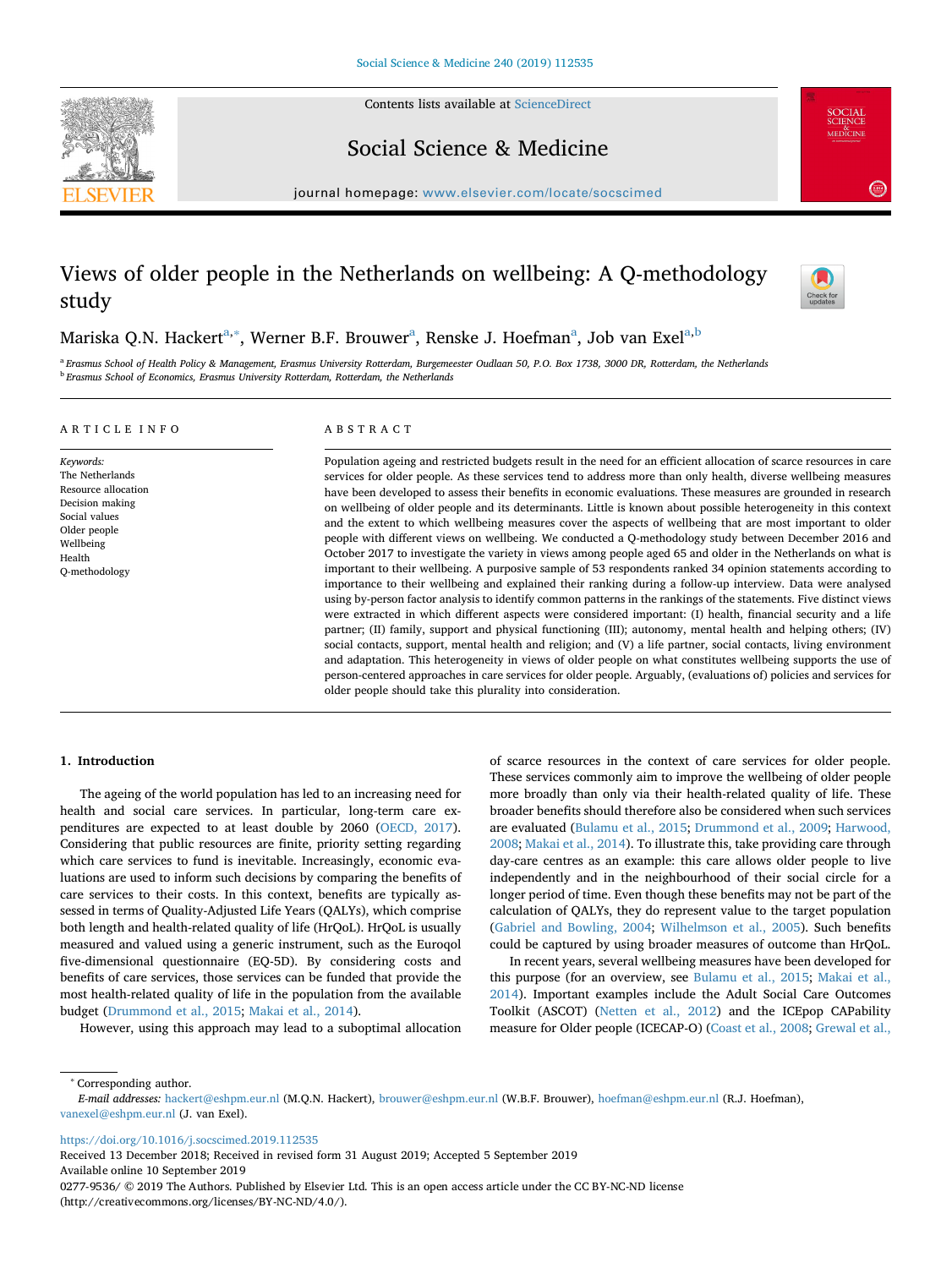#### <span id="page-1-1"></span>**Table 1**

Theoretical structure for the development of the opinion statements.

| Domain                           | Content                                                                                                                                                                                                                                                                                                                                                                                                                                                                                | Population heterogeneity                                                                                                                                                                                                                                                                                                                                                                                                                                                                                                                                                                                                                                                                                                | Statements (in Dutch available upon<br>request) $a$                                                                                                                                                                                                                                                                                                                  |
|----------------------------------|----------------------------------------------------------------------------------------------------------------------------------------------------------------------------------------------------------------------------------------------------------------------------------------------------------------------------------------------------------------------------------------------------------------------------------------------------------------------------------------|-------------------------------------------------------------------------------------------------------------------------------------------------------------------------------------------------------------------------------------------------------------------------------------------------------------------------------------------------------------------------------------------------------------------------------------------------------------------------------------------------------------------------------------------------------------------------------------------------------------------------------------------------------------------------------------------------------------------------|----------------------------------------------------------------------------------------------------------------------------------------------------------------------------------------------------------------------------------------------------------------------------------------------------------------------------------------------------------------------|
| Health<br>- Physical<br>- Mental | Health/functioning [2,3,5,8-11]. No morbidity/<br>impairments $[2,10]$ . Able to do activities $[3,8]$ . Be fit/<br>energetic [9]. No pain [7-9]. Dignity [2,4]. Good death/<br>dying [7]. Lifestyle [11].<br>- Physical health/functioning [1,2,5,6]. Freedom/<br>mobility [2,8-11]. Sensory abilities [7-9].<br>Appearance [4,6].<br>- Mental/psychological/cognitive health/functioning<br>$[1,2,5,10,11]$ . Active mind $[10]$ . Able to remember<br>$[9]$ . No depression $[9]$ . | - Health/functioning: $(-/+)$ eldest [8,9,11], $(+)$<br>women $[9]$ , $(-)$ high educated women $[9]$ , $(+)$<br>assisted-living $[11]$ , $(+)$ ill women $[9]$<br>• <i>No pain</i> : $(+)$ ill [9]<br>- <i>Physical health</i> : $(+)$ men [9], $(+)$ high educated<br>men [9], $(+)$ healthy [9], $(-)$ ill men [9]<br>- <i>Appearance</i> : (+) ill women (i.e. hygiene) [9]<br>• Mental health: $(+)$ eldest $[11]$ , $(+)$ high educated<br>women [9]                                                                                                                                                                                                                                                              | 1 Being physically able to perform my<br>daily activities<br>2 Having no physical illness or disability<br>3 Having no physical pain<br>4 Having the prospect of many life years<br>ahead<br>5 Living a dignified and healthy life<br>6 Being mentally active<br>7 Having no problems with my ability to<br>think<br>8 Being able to communicate well with<br>others |
| Emotional<br>wellbeing           | Life satisfaction [5,6,10]. Happiness [2,6,8,11]. Feeling<br>good [9]. Peace of mind/be content [2,6,9,11]. Enjoy life<br>$[9,10]$ . Be positive $[5,7,8,10,11]$ . No worries/security<br>(present/future) [1-4]. No stress [6]. Self-acceptance [6].<br>Coping [3]. Religion/view of life [1-3,5,6,9,11]. Self-<br>realisation [1]. Personality (goals/values) [1,6,9,11].                                                                                                            | - Life satisfaction/happiness/enjoy life: $(+)$ healthy<br>$[10]$                                                                                                                                                                                                                                                                                                                                                                                                                                                                                                                                                                                                                                                       | 9 Not feeling anxious or depressed<br>10 Not being worried about my future<br>11 Being able to look back on how my life<br>went with satisfaction<br>12 Accepting my circumstances as they<br>are<br>13 Being able to adjust to new<br>circumstances<br>14 My religion or view of life                                                                               |
| Social contacts                  | Social functioning/life [1,11]. Social relations (e.g.<br>partner, children, (great-)grandchildren, family, friends,<br>colleagues, neighbours, acquaintances, communities/social<br>clubs, pets) [2,3,5,6,8-11]. Social participation [2-5,7].<br>Connectedness [2,3,5,7]. No loneliness [8,10,11].<br>Receiving support [3,5,11]. Helping others [3,9]. Health<br>loved ones (no deaths) $[8,11]$ .                                                                                  | - Social relations: $(-)$ eldest [9], $(+)$ women [9,10],<br>$(+)$ high educated women [9], $(+)$ assisted-living<br>$[11]$ , $(-/+)$ ill $[9,10]$<br>• <i>Partner</i> : $(-)$ eldest [11], $(-)$ women [11], $(-)$<br>assisted-living [11]<br>- Diverse relations: $(-)$ eldest (i.e. friends, social<br>clubs) $[11]$ , $(-)$ assisted-living (i.e. social clubs,<br>colleagues, pets, communities) $[11]$ , $(+)$ assisted-<br>living (i.e. neighbours) [11]<br>- Social participation: $(-)$ men $[10]$ , $(+)$ high<br>occupation $[10]$ , $(+)$ healthy $[10]$ , $(+)$ mobility<br>[10]<br>- <i>Helping others:</i> $(+)$ men $[11]$ , $(+)$ community-<br>dwelling [11]<br>- Health loved ones: $(+)$ women [11] | 15 Having a life partner<br>16 Having a good relationship with my<br>close family<br>17 Having contact with people I care<br>about 18- Receiving support from<br>family, friends or neighbours when I<br>need it<br>19 Feeling valued by helping others                                                                                                              |
| Autonomy                         | Autonomy [1,7]. Independence [1-3,5,9-11]. In daily<br>activities [2]. Freedom [1,5,7]. To make decisions [7]. Be<br>in control $[1-5,7]$ . To do what you want to do $[7,9]$ . The<br>way you use your time [7].                                                                                                                                                                                                                                                                      | - Independence: $(-)$ mobility [10]                                                                                                                                                                                                                                                                                                                                                                                                                                                                                                                                                                                                                                                                                     | 20 Not being dependent on others for<br>daily activities<br>21 Being able to go wherever I want to go<br>22 Having the freedom to make my own<br>choices<br>23 Being able to spend my time as I want<br>24 Doing the things I consider important<br>in life                                                                                                          |
| <b>Activities</b>                | Activities [3,5,7-9,11]. Activity level [1,7]. Purpose in<br>life/achievement/self-worth [1,3,7,9]. Occupation (work/<br>volunteering) [1,3,4,6,10,11]. Personal development<br>(learning new things) [11]. Participate in communities<br>[7,10]. Pleasure/leisure activities $[1-3,5,6,8-11]$ .                                                                                                                                                                                       | - Activities: $(+)$ youngest [10,11], $(+)$ community-<br>living $[11]$<br>- High-intensity activities: $(-)$ eldest $[11]$ , $(-)$<br>assisted-living $[11]$ , $(-)$ ill women (i.e. household<br>work) [9]<br>• Occupation: $(+)$ youngest $[11]$ , $(+)$ men $[11]$ , $(+)$<br>community-dwelling [11]                                                                                                                                                                                                                                                                                                                                                                                                               | 25 Learning new skills<br>26 Meeting new people<br>27 Having the feeling that I matter<br>28 Staying involved in the issues at play<br>in my community                                                                                                                                                                                                               |
| <b>Finances</b>                  | Adequate finances [1,3,5,8-11]. Pay bills [5,10].<br>Standard of living [1,6]. Wealth [2,3]. For security [3],<br>control/independence [3,9], enjoyment [3]. No worries<br>$[9]$ .                                                                                                                                                                                                                                                                                                     | - Finances: $(+)$ married $[10]$ , $(+)$ high occupation<br>$[10]$ , $(+)$ home owners $[10]$                                                                                                                                                                                                                                                                                                                                                                                                                                                                                                                                                                                                                           | 29 Having no financial concerns                                                                                                                                                                                                                                                                                                                                      |
| Environment                      | Environment [1,5,10,11]. Surroundings [3]. Societal<br>criticism [11]. Political situation [11]. Community<br>[1,2,10]. Neighbourhood [1,5,10]. Resources/facilities<br>[5,10,11]. Accessibility [2]. Comfort [4,9,11]. Security/<br>safety [1,3,4,11]. Home [2-5,8,9,11]. Keep own home<br>$[9]$ . Keep own things $[11]$ .                                                                                                                                                           | - <i>Neighbourhood</i> : $(-)$ men [10], $(+)$ mobility [10]<br>- Home: $(+)$ eldest $[11]$ , $(+)$ assisted-living $[11]$<br>- Keep own home: $(+)$ eldest [9], $(-)$ high educated<br>men [9]<br>- <i>Safety</i> : $(-)$ eldest [11], $(+)$ women [11]<br>- Amenities: $(+)$ eldest $[11]$ , $(-)$ assisted-living $[11]$<br>• <i>Outside:</i> $(-)$ eldest $[11]$ , $(+)$ women $[11]$                                                                                                                                                                                                                                                                                                                               | 30 Independent living<br>31 Living in an area in which I feel<br>comfortable<br>32 Living in an area with sufficient<br>facilities<br>33 Living in a stable environment with<br>minor risk of social unrest<br>34 Living in a country in which my<br>interests are heard and represented                                                                             |

*Note:* [1] [Makai et al., \(2014\)](#page-8-2), [2] [Bulamu et al., \(2015\)](#page-8-3), [3] [Grewal et al., \(2006\)](#page-8-10), [4] [Netten et al. \(2012\),](#page-8-8) [5] [Bowling et al., \(2013\),](#page-8-11) [6] [Ferrans and Powers \(1985\),](#page-8-12) [7] [Power et al., \(2005\),](#page-8-13) [8] [Farquhar \(1995\),](#page-8-14) [9] [Wilhelmson et al., \(2005\),](#page-8-7) [10] [Bowling \(2006\)](#page-8-15), [11] [Douma et al., \(2017\)](#page-8-16). [Jopp et al. \(2015\)](#page-8-17) *was not included, as their study sample to identify the most important aspects to ageing also consisted of young adults. We do acknowledge that views on wellbeing may differ to respondents' cultural background.*

<span id="page-1-0"></span><sup>a</sup> Initial long-list of opinion statements based on the ICECAP-O ([Coast et al., 2008;](#page-8-9) [Grewal et al., 2006\)](#page-8-10), ASCOT [\(Netten et al., 2012](#page-8-8)), Older People's Quality of Life questionnaire (OPQOL-35,-13) [\(Bowling et al., 2013](#page-8-11); [Bowling and Stenner, 2011](#page-8-18)), Control Autonomy Self-realisation and Pleasure (CASP-19) [\(Hyde et al., 2003\)](#page-8-19), Ferrans and Powers Quality of Life instrument (Ferrans and Powers QLI) ([Ferrans and Powers, 1985](#page-8-12)), World Health Organisation Quality of Life instrument (WHOQoL-Old, -Bref) ([Power et al., 2005;](#page-8-13) [The WHOQOL Group, 1998\)](#page-8-20).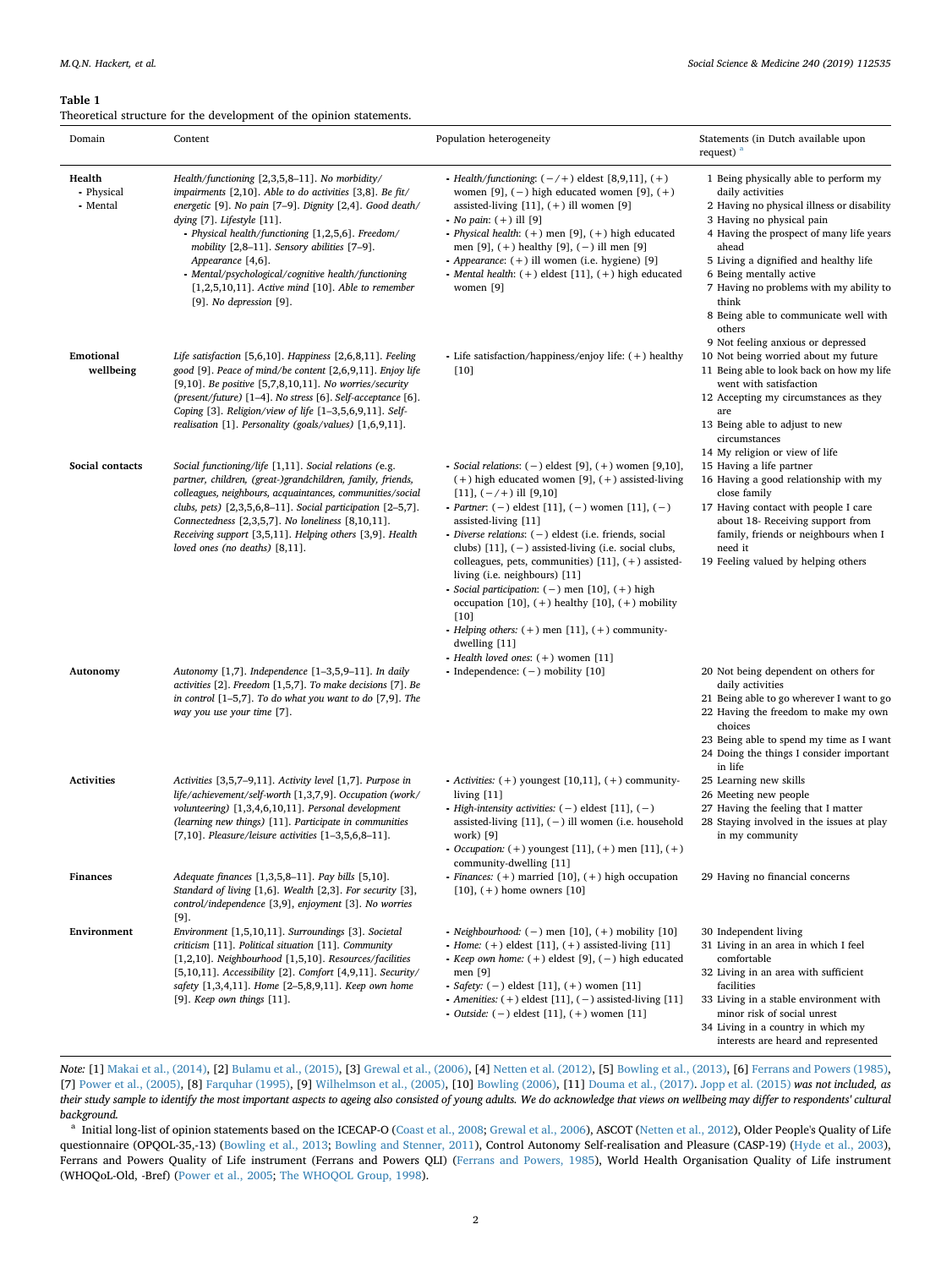[2006\)](#page-8-10). The ASCOT aims to capture outcomes in social care settings, including eight domains: personal safety, control over daily life, occupation, social participation and involvement, personal cleanliness and comfort, food and drink, accommodation cleanliness and comfort, and dignity. The ICECAP-O was designed as a more generic measure of wellbeing, covering the broad domains: attachment (love and friendship), security (thinking about the future without concern), role (doing things that make you feel valued), enjoyment (enjoyment and pleasure) and control (independence). Several studies have shown that these measures appear to be valid and have sufficient power to differentiate between relevant subgroups of older people [\(Hackert et al., 2017](#page-8-21), [2019](#page-8-22); [Van Leeuwen et al., 2015\)](#page-8-23), suggesting they could be useful to assess the broader wellbeing benefits of policies and services for older people.

However, some studies have also indicated that the ASCOT and ICECAP-O may not cover all potential benefits of care services for older people. Prior to the development of wellbeing measures, explorations of aspects of life relevant to older people's wellbeing have been carried out which show some common denominators: physical health, mental health, emotional wellbeing, social contacts, autonomy, activities, finances and environment ([Bowling et al., 2013;](#page-8-11) [Bulamu et al., 2015](#page-8-3); [Ferrans and Powers, 1985;](#page-8-12) [Grewal et al., 2006;](#page-8-10) [Makai et al., 2014](#page-8-2); [Netten et al., 2012;](#page-8-8) [Power et al., 2005\)](#page-8-13). In this context it is important to note that measures like the ASCOT and ICECAP-O do not ask older people directly about their health ([Grewal et al., 2006;](#page-8-10) [Netten et al.,](#page-8-8) [2012\)](#page-8-8), while at the same time they also do not seem to fully cover physical health through the items they do include [\(Davis et al., 2013](#page-8-24); [Hackert et al., 2017,](#page-8-21) [2019;](#page-8-22) [Van Leeuwen et al., 2015\)](#page-8-23). Furthermore, the developers of the ICECAP-O acknowledge the influence of finances and environment on the wellbeing of older people, but the instrument measures their impact indirectly as well ([Grewal et al., 2006](#page-8-10)). Consequently, the current guideline in the Netherlands is to use a HrQoL measure like the EQ-5D alongside the ASCOT or ICECAP-O in economic evaluations of care services for older people [\(Makai et al., 2014](#page-8-2); [Versteegh et al., 2016a](#page-8-25)). Obviously, using two partially overlapping measures side-by-side instead of a single all-encompassing measure of outcome makes decision-making more complex ([Hackert et al., 2017\)](#page-8-21).

Another important point to consider is that the views of older people on what constitutes wellbeing are likely to be heterogeneous and adjusted to personal and contextual circumstances. Only a few studies considered this heterogeneity directly ([Bowling, 2006](#page-8-15); [Douma et al.,](#page-8-16) [2017;](#page-8-16) [Farquhar, 1995;](#page-8-14) [Jopp et al., 2015](#page-8-17); [Wilhelmson et al., 2005](#page-8-7)), as previous studies mostly focused on 'averages' and overall rankings of aspects of wellbeing.

Therefore, this study aims to contribute to the identification of aspects of life that should be covered by a comprehensive measure of wellbeing of older people, taking into consideration the variety in views in this group about what is important for wellbeing. This study uses Qmethodology to describe the views regarding what constitutes wellbeing among people aged 65 and older in the Netherlands. Its results may be relevant for the (further) development of comprehensive wellbeing measures for use in economic evaluations.

### **2. Materials and methods**

Q-methodology combines qualitative and quantitative approaches for the systematic study of subjective phenomena, i.e. opinions, values

or beliefs ([McKeown and Thomas, 2013;](#page-8-26) [Watts and Stenner, 2012](#page-8-27)). Generally, a purposively selected group of respondents is asked to rank a set of opinion statements, according to importance or agreement, and to explain their ranking in an interview. By-person factor analysis is used to identify distinct patterns in the rankings of the statements, the quantitative data, which are then interpreted and described as shared views on the topic of study. These interpretations are validated and can be illustrated using the qualitative data obtained from respondents. Over the past ten years, Q-methodology has increasingly been applied in health and social sciences on a variety of topics, for example on views on priority-setting in healthcare (e.g. [Van Exel et al., 2015](#page-8-28); [McHugh](#page-8-29) [et al., 2015](#page-8-29)).

#### *2.1. Development of the statement set*

To be able to explore what older people consider important to their wellbeing, the set of opinion statements presented to them in the card sorting exercise needed to represent all potentially relevant aspects. To ensure this, a review of the literature was conducted taking two recent, related reviews on wellbeing measures in care for older people as a starting point ([Bulamu et al., 2015;](#page-8-3) [Makai et al., 2014\)](#page-8-2). They provided an overview of the aspects that were most important to older people. In addition, from their reference lists, articles were retrieved that described aspects important to older people's wellbeing as used in the development of the wellbeing measures that were indicated to be most promising in these reviews (for an overview, see [Table 1\)](#page-1-1). Articles examining possible heterogeneity in the importance of wellbeing aspects were also added [\(Bowling, 2006;](#page-8-15) [Douma et al., 2017;](#page-8-16) [Farquhar, 1995](#page-8-14); [Jopp et al., 2015](#page-8-17); [Wilhelmson et al., 2005\)](#page-8-7). An overview was compiled and categorised by one researcher and then reviewed by two other researchers. The list resulting from this iterative process (see [Table 1\)](#page-1-1) was adopted as the theoretical structure for the development of a representative set of opinion statements. One researcher compiled a longlist of 150 opinion statements, categorised according to the theoretical structure, after which three researchers extensively discussed and refined this list into a comprehensive and manageable set of 34 statements (see the right column of [Table 1](#page-1-1)). Each domain included as many statements as needed to cover the variety of aspects considered relevant within that domain. The statements were numbered and printed on equally sized and styled cards. A forced-choice sorting grid was defined, consisting of a quasi-normal and symmetrical distribution ranging from 1, the least important aspects, to 9, the most important aspects to older people's wellbeing (see [Fig. 1](#page-2-0)).

Twenty individual pilot interviews were conducted with people aged 65 years and older to ensure that the statements covered all relevant aspects contributing to wellbeing in old age and the research materials were clear and practical. Respondents first performed the ranking exercise, after which they were asked to reflect on the representativeness of the statement set and the feasibility of the sorting procedure. Based on these individual interviews no changes in content or wording of statements and instructions were needed.

### *2.2. Sampling strategy*

A total of 53 interviews were conducted by one researcher in the Netherlands between December 2016 and October 2017. Through

<span id="page-2-0"></span>

**Fig. 1.** The sorting grid.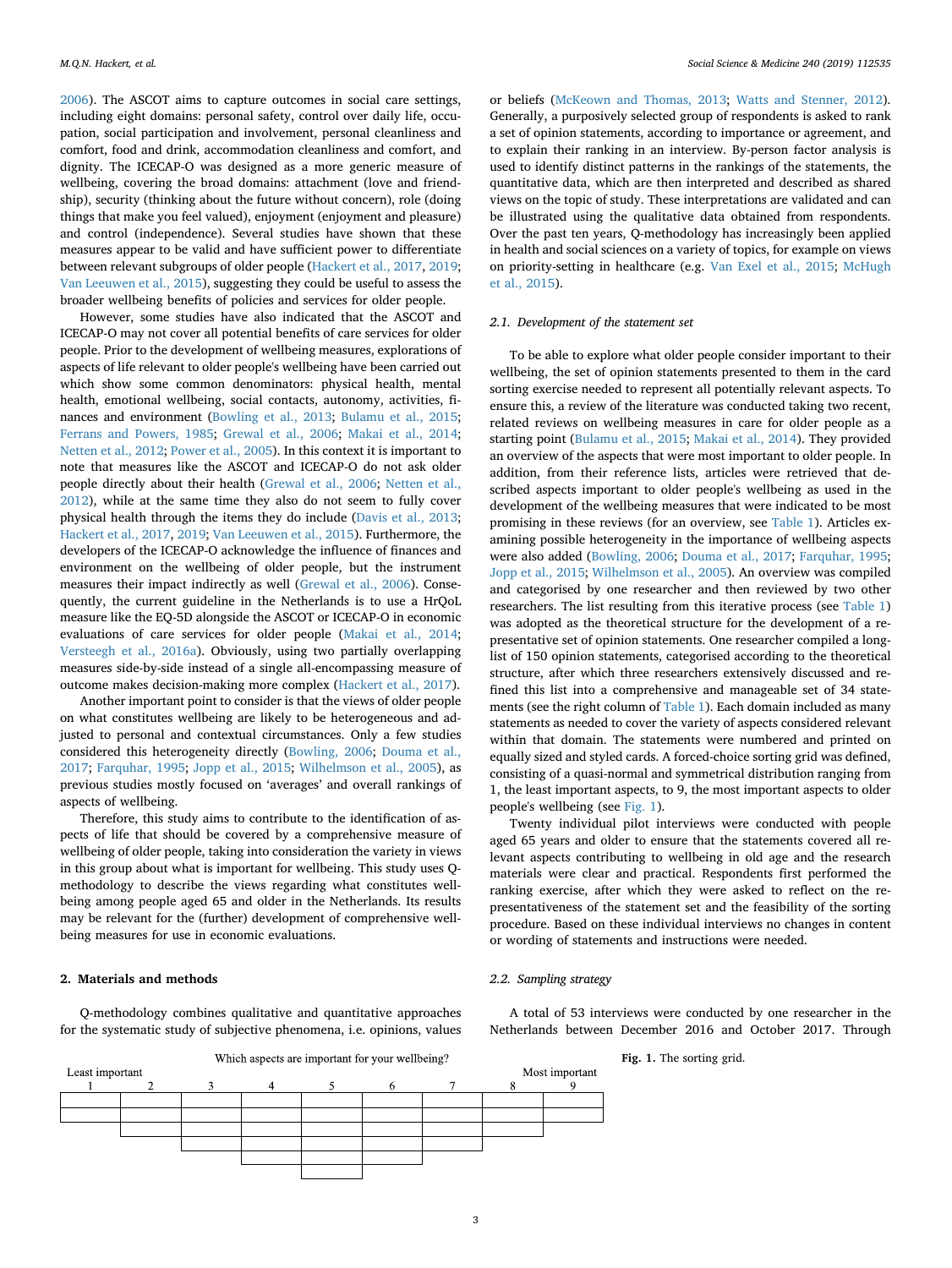purposive sampling, we aimed to recruit respondents that jointly would present the variety of views on wellbeing prevalent among older people. Recruitment was based on a set of socio-demographic characteristics that were shown to be related to wellbeing within this population (see [Table 1\)](#page-1-1). A sampling agency recruited 33 respondents, all living independently, in two waves. First, twenty respondents were selected based on their age and gender for inclusion in the pilot tests. They could be retained for the main study as no changes were needed in the study materials. Secondly, thirteen additional respondents were recruited based on their education level and cultural background (e.g. Surinamese and Antillean). As some relevant groups of older people (e.g. living in a nursing home, with a Turkish or Moroccan background) were underrepresented in the panel of the sampling agency, additional respondents were recruited by contacting nursing homes, day-care facilities and interest groups for the target population. In each of three nursing homes located in three different regions (Swalmen, Zeist and Zwolle) four respondents were included. To complete the study sample, eight respondents were recruited through two day-care centres in Amsterdam and through snowballing. Interviews took place at the Erasmus University in Rotterdam, at the day-care centres or at older people's own homes. A small financial incentive (i.e., a gift voucher of €20) was used to recruit respondents from underrepresented groups.

#### *2.3. Data collection*

A similar data collection process was used in the pilot study and the main study. Specifically, data were collected in an individual interview setting. Respondents were each provided with an introduction letter, an informed consent form, the statement set on cards and the sorting grid. Before the interview started, respondents were informed about the objective of the study, the process of the ranking exercise and the intended use of the data. They were able to stop the interview at any time. After respondents signed the informed consent form, they first were asked to read the 34 statements considering wellbeing in order to acquaint themselves with the complete set of wellbeing aspects (see [Table 1](#page-1-1)). Next, to facilitate the ranking of all the statements in accordance to their relative importance, they divided the statements into three piles: important, neutral/do not know and not important to their wellbeing. Then, they read the statements in the important pile again, and ranked them from most to least important on the sorting grid (see [Fig. 1\)](#page-2-0), generally working from the right side to the middle. After finishing, they repeated this step for the statements in the not important pile, placing them from the left side of the sorting grid to the middle. Lastly, they placed the statements from the neutral/do not know pile in the remaining open spots in the middle of the sorting grid. Respondents then were asked to check their ranking of the statements and make adjustments until they felt satisfied that it reflected their view on what

#### <span id="page-3-1"></span>**Table 2**

Descriptive statistics of the study sample ( $N = 53$ ).

is important for wellbeing. Next, respondents were asked to elaborate on their ranking, always including those placed in the two extreme columns of the sorting grid. If time allowed, the interviewer asked respondents to further explain the placement of other statements, for example when statements belonging to the same domain (see [Table 1\)](#page-1-1) were ranked remarkably differently. Permission was granted by all but one respondent to audio record this part of the interview. Finally, respondents provided information on their health and background characteristics through a questionnaire. All respondents finished the ranking exercise. However, due to lack of time, two of the 53 follow-up interviews were not completed. In addition, due to language restrictions, the interviews with the Turkish and Moroccan respondents were less elaborate and specific. While these interviews were still useful for helping with interpretation of the data, they proved less useful for extracting quotes.

## *2.4. Ethics*

The study protocol was approved by the Medical Ethics Committee Erasmus MC of Rotterdam, the Netherlands, MEC-2016-667.

#### *2.5. Analytic strategy*

To identify patterns in the rankings of the statement set, by-person factor analysis was conducted using the package qmethod [\(Zabala and](#page-8-30) [Held, 2018\)](#page-8-30) in R (R Foundation for Statistical Computing, Vienna, Austria). The range of the sorting grid from 1 to 9 was rescaled from −4 to  $+4$ . The data were placed in a matrix with rows and columns containing statements and respondents, respectively, with cell values representing respondents' score on the sorting grid for each statement. A correlation matrix between respondents' sorts was built, after which Principal Component Analysis (PCA) was applied to reduce this matrix into factors, ordering them by the total variability that they explain. Oblimin rotation was administered to obtain a clearer and simpler structure of the data. Oblimin rotation permits statistically correlated factors to emerge, which seemed appropriate in the current study as, for example, we anticipated that health could be important in more than one view. The following criteria were used for selection of the number of factors: (i) Scree test, (ii) Kaiser-Guttman criterion (eigenvalues > 1), (iii) at least two respondents that load significantly at  $p < 0.05$  on one factor only (i.e. factor loadings are not confounded, as these best exemplify the viewpoint represented by the factor and hence are called 'exemplars' for that factor) (for details, see [Table 3\)](#page-4-0) and (iv) the most interpretable and coherent reduction of the data ([Watts and Stenner,](#page-8-27) [2012;](#page-8-27) [Zabala, 2014](#page-8-31)). Using a mixed methods approach, the factors were interpreted and described as views on wellbeing. This approach first entailed considering the characterising and distinguishing statements.

|                        |                                                          | N  | $\%$  | Mean  | <b>SD</b> | Min.  | Max.  |
|------------------------|----------------------------------------------------------|----|-------|-------|-----------|-------|-------|
| Age                    |                                                          |    |       | 74.68 | 9.49      | 65.00 | 98.00 |
| Sex                    | Male                                                     | 24 | 45.28 |       |           |       |       |
|                        | Female                                                   | 29 | 54.72 |       |           |       |       |
| <b>Education</b> level | None, primary school (ULO/MULO), secondary school (VMBO) | 18 | 33.96 |       |           |       |       |
|                        | Secondary school (HAVO/VWO), community college (MBO)     | 18 | 33.96 |       |           |       |       |
|                        | Higher education (HBO/WO)                                | 17 | 32.08 |       |           |       |       |
| Housing                | Independent living                                       | 40 | 75.47 |       |           |       |       |
|                        | Nursing home (incl. sheltered housing)                   | 13 | 24.53 |       |           |       |       |
| Cultural background    | Predominantly Dutch                                      | 38 | 71.70 |       |           |       |       |
|                        | Turkish                                                  | 4  | 7.55  |       |           |       |       |
|                        | Moroccan                                                 | 3  | 5.66  |       |           |       |       |
|                        | Surinamese                                               | 4  | 7.55  |       |           |       |       |
|                        | Antillean                                                | 4  | 7.55  |       |           |       |       |
| $EO-5D-5La$            |                                                          |    |       | 0.76  | 0.24      | 0.01  | 1.00  |

<span id="page-3-0"></span><sup>a</sup> [Versteegh et al. \(2016b\)](#page-8-32).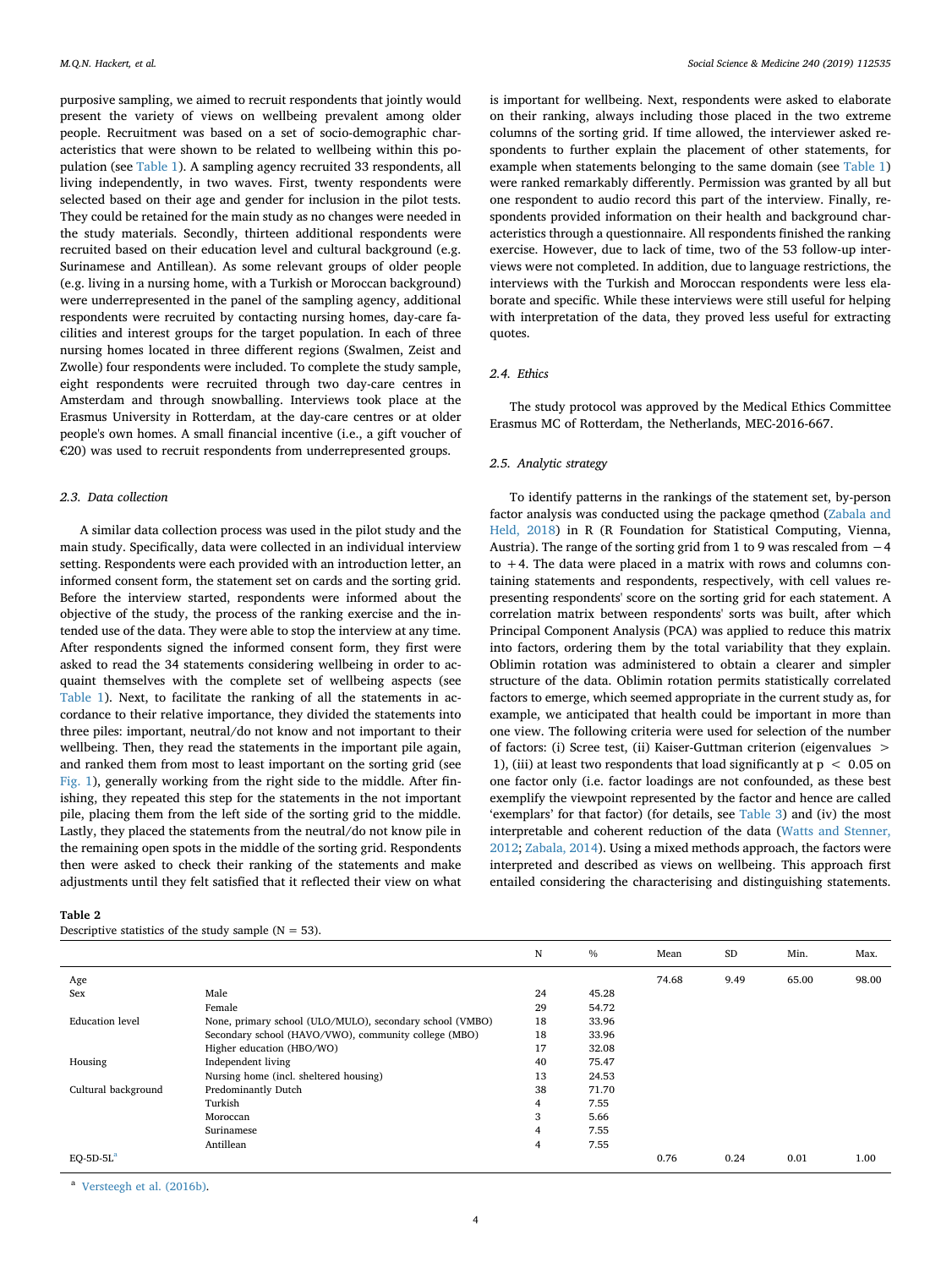<span id="page-4-0"></span>**Table 3**

Factor loadings  $(N = 53)$ .

| ID             | Factor 1 | Factor 2       | Factor 3 | Factor 4 | Factor 5 |
|----------------|----------|----------------|----------|----------|----------|
| $\mathbf{1}$   | $-0.54*$ | 0.20           | 0.19     | 0.41     | 0.20     |
| $\overline{2}$ | $-0.20$  | $-0.10$        | 0.24     | $-0.32$  | 0.43     |
| 3              | $0.51*$  | 0.25           | 0.10     | $-0.19$  | 0.10     |
| 4              | 0.24     | $-0.21$        | 0.29     | $-0.20$  | 0.33     |
| 5              | $-0.13$  | 0.26           | $0.59*$  | 0.33     | 0.06     |
| 6              | 0.14     | 0.14           | $0.55*$  | $-0.14$  | 0.08     |
| 7              | $-0.09$  | $-0.01$        | $0.82*$  | 0.00     | 0.01     |
| 8              | 0.35     | 0.27           | 0.31     | 0.38     | 0.04     |
| 9              | 0.08     | $0.69*$        | 0.17     | $-0.47$  | $-0.17$  |
| 10             | 0.50     | 0.06           | 0.51     | $-0.11$  | $-0.16$  |
| 11             | 0.30     | 0.16           | 0.25     | $-0.37$  | 0.35     |
| 12             | $-0.01$  | $0.54*$        | 0.31     | 0.13     | $-0.07$  |
| 13             | 0.03     | $0.68*$        | 0.25     | 0.07     | 0.03     |
| 14             | 0.44     | 0.40           | 0.04     | $-0.15$  | 0.42     |
| 15             | $0.59*$  | 0.38           | 0.02     | $-0.11$  | 0.11     |
| 16             | $0.56*$  | 0.40           | 0.06     | $-0.29$  | 0.25     |
| 17             | 0.07     | $-0.02$        | 0.36     | $-0.10$  | $0.59*$  |
| 18             | $0.59*$  | 0.04           | 0.39     | 0.12     | 0.14     |
| 19             | 0.03     | 0.34           | $0.63*$  | 0.07     | $-0.02$  |
| 20             | 0.36     | 0.25           | 0.24     | 0.05     | 0.20     |
| 21             | 0.25     | $0.50*$        | 0.18     | 0.17     | $-0.10$  |
| 22             | 0.35     | $-0.06$        | 0.07     | $-0.16$  | $-0.54*$ |
| 23             | 0.04     | $-0.09$        | $0.59*$  | 0.11     | 0.33     |
| 24             | $0.80*$  | $-0.23$        | $-0.21$  | $-0.01$  | $-0.03$  |
| 25             | $-0.04$  | $-0.27$        | $0.47*$  | 0.34     | 0.14     |
| 26             | $0.67*$  | 0.22           | $-0.20$  | $-0.08$  | 0.12     |
| 27             | $0.56*$  | 0.27           | 0.13     | $-0.01$  | 0.11     |
| 28             | 0.16     | $-0.06$        | 0.46     | $-0.43$  | 0.36     |
| 29             | 0.48     | 0.50           | 0.12     | $-0.01$  | 0.08     |
| 30             | $-0.10$  | $0.66*$        | $-0.18$  | 0.15     | 0.07     |
| 31             | $0.70*$  | $-0.05$        | 0.23     | $-0.07$  | $-0.07$  |
| 32             | 0.10     | 0.07           | $0.52*$  | $-0.25$  | 0.08     |
| 33             | 0.27     | $-0.19$        | $-0.13$  | 0.43     | 0.29     |
| 34             | $-0.27$  | $0.76*$        | $-0.26$  | 0.04     | 0.18     |
| 35             | 0.35     | 0.28           | $-0.27$  | 0.24     | 0.48     |
| 36             | $-0.01$  | $0.68*$        | $-0.05$  | 0.24     | $-0.02$  |
| 37             | $0.37*$  | $-0.16$        | 0.08     | 0.26     | 0.12     |
| 38             | $-0.40$  | 0.07           | 0.22     | $0.48*$  | 0.03     |
| 39             | $-0.17$  | $-0.09$        | 0.11     | $0.70*$  | 0.26     |
| 40             | 0.01     | 0.08           | $-0.05$  | $0.75*$  | 0.16     |
| 41             | 0.37     | $-0.05$        | $-0.44*$ | 0.10     | 0.21     |
| 42             | $0.67*$  | 0.00           | 0.21     | 0.14     | $-0.12$  |
| 43             | $0.86*$  | $-0.07$        | $-0.03$  | 0.16     | $-0.15$  |
| 44             | $0.67*$  | $-0.05$        | 0.02     | 0.42     | 0.25     |
| 45             | 0.49     | 0.24           | 0.23     | $-0.02$  | 0.38     |
| 46             | 0.15     | $-0.05$        | 0.14     | 0.31     | $0.69*$  |
| 47             | 0.09     | 0.03           | 0.19     | 0.24     | $0.60*$  |
| 48             | $-0.06$  | 0.26           | $-0.14$  | $-0.14$  | $-0.31$  |
| 49             | $0.55*$  | 0.04           | 0.36     | $-0.33$  | 0.07     |
| 50             | 0.05     | $0.62*$        | 0.34     | 0.17     | $-0.26$  |
| 51             | 0.25     | $^{\rm -0.01}$ | 0.38     | 0.13     | $-0.67*$ |
| 52             | 0.40     | 0.14           | $-0.09$  | 0.45     | $-0.43$  |
| 53             | 0.19     | 0.20           | 0.05     | $0.82*$  | $-0.18$  |

*Note:* \* Denotes defining Q-sort (or exemplar) for factor, which holds that Q-sort loads statistically significantly on factor ( $p < 0.05$ ; formula to calculate significance threshold (−)1.96  $\ast \left( \frac{1}{\sqrt{34}} \right)$  i.e. loading < -0.336 or > 0.336): and is not confounded between factors (i.e. square loading is larger than sum of the squares of the loadings of the Q sort on the other four factors). For example, respondent 1 is an exemplar for factor 1 because the factor loading (−0.54) exceeds the threshold value of −0.336 (and therefore meets criterion 1) and the square loading  $(0.54)^2 = 0.292$  is larger than the sum of the squares of the loadings on the other factors:  $(0.20)^2 + (0.19)^2 + (0.41)^2 + (0.20)^2 = 0.288$ (and therefore meets criterion 2).

Characterising statements are those with a score of  $-4$ ,  $-3$ ,  $+3$ and  $+4$  in the factor, whereas distinguishing statements are those with a statistically significantly different score as compared to the other factors. Second, verbal explanations of respondents loading on that factor from the follow-up interviews were used to check and refine the interpretation of each factor.

# **3. Results**

#### *3.1. Study sample*

The descriptive statistics of the study sample are presented in [Table 2](#page-3-1). The age of respondents ranged between 65 and 98 years, but most respondents were aged between 65 and 79 years old (77%). Gender and educational levels were fairly equally represented in the sample, as intended. 25% was living in a nursing home, and 28% was recruited on their non-western background.

#### *3.2. Views on wellbeing*

Analysis of the 53 rankings of the statement set indicated that the data supported five factors, i.e. five distinct views on what constitutes wellbeing for older people. [Table 3](#page-4-0) presents the factor loadings: fourteen respondents were associated with factor 1, eight with factor 2, eight with factor 3, four with factor 4 and five with factor 5. Next to these thirty-nine exemplars, twelve respondents were mixed loaders (i.e. confounded) and two respondents were null loaders (i.e. no significant loadings). [Table 4](#page-5-0) shows the composite sorts of the statements for the five factors. In total, the factors explained 52 per cent of the variance in respondents' rankings. Correlations between the factors were low to moderate and ranged between 0.10 and 0.46.

Next to the positively loading exemplars, factors 1, 3 and 5 also had negatively loading exemplars (see [Table 3\)](#page-4-0). Factors 1 and 3 each had only one negatively loading exemplar, which, as single loaders, were both insufficient to determine a separate factor. Factor 5 had two negatively loading exemplars, which had a low mutual correlation (0.26), and also did not identify a separate factor. Exploration of solutions with more than five factors also showed there was no additional factor based on these negative loaders. The negatively loading exemplars were not used in the calculation of the statement factor scores and the interpretation of the factors, as they hold different, to some extent opposite views to the other exemplars on these factors.

In the description of the factors (see [Table 4](#page-5-0)), the positioning of important statements on the sorting grid is given in parentheses with the statement number indicated by #. Thereafter, the position on the sorting grid is presented with an indication of significant differences in relation to the other factors (in [Table 4,](#page-5-0) followed by  $*\ell^{\dagger}$  to indicate differences at p-levels 0.05/.01, respectively); e.g.,  $(\#2, +4^{\dagger {\rm ALL}})$  means that for that view, statement 2 had a factor score of  $+4$  and that this score was distinguishing as compared to all other factors at 0.01 level of statistical significance. In addition, verbatim quotes from exemplars are presented as illustration. They are noted in " …" with respondent ID numbers.

#### *3.3. Viewpoint 1: Health, financial security and a life partner*

Respondents defining this view emphasised the importance of health to their wellbeing (#1, +2<sup>4,5</sup>; #2, +4<sup>ALL</sup>; #3, +2<sup>3,5</sup>; #5,  $+3^{3-5}$ ; #6,  $+2^{2,3}$ ; #7,  $+3^{2}$ ). Some cited the intrinsic value of health as rationale: "[Having no physical illness or disability is] the most important thing there is!" (id 27) Also, many reported health to enable them to pursue all things that contributed to their wellbeing: "I am rather active in the field of sport for example, I need to be able to continue my walks, […] to swim my laps, to participate in groups, to discuss. I want to stay involved." (id 18) In this context, financial security was stressed as well (#29,  $+3$ <sup>ALL</sup>): "I do not need much, I do not have to be rich, but I need to be able to meet my basic needs." (id 27).

These respondents also valued having a partner (#15,  $+4^{2-4}$ ) above all other social relationships (#16,  $+1$ <sup>ALL</sup>; #17,  $+2^{3,4}$ ): "You have your children, you have your family, but they are always at a distance. Your wife, or partner, is near." (id 18) They showed little interest in developing new activities, including learning new skills, staying involved in community issues and meeting new people (#25,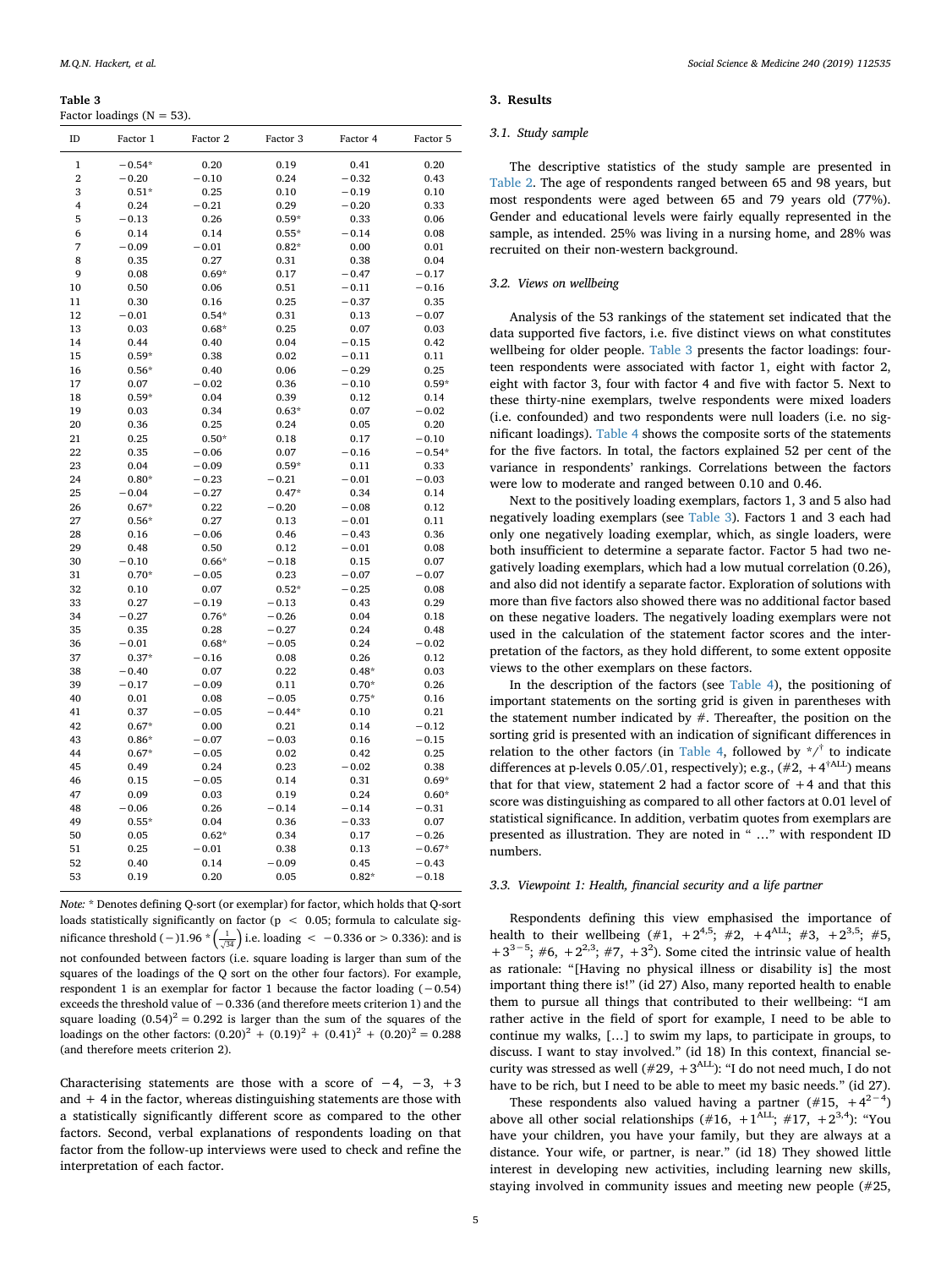#### <span id="page-5-0"></span>**Table 4**

Factor scores per statement ( $N = 53$ ).

|                                                                         | Factor 1                      | Factor 2                                                       | Factor 3                           | Factor 4                            | Factor 5                          |
|-------------------------------------------------------------------------|-------------------------------|----------------------------------------------------------------|------------------------------------|-------------------------------------|-----------------------------------|
| 1- Being physically able to perform my daily activities                 | $+2^{14}*5$                   | $+3^{+4,5}$                                                    | $+3^{+4,5}$                        | $-3$ <sup>†ALL</sup>                | $+1^{12-4}$ *1                    |
| 2- Having no physical illness or disability                             | $+4$ <sup>†ALL</sup>          | $+3^{\dagger1,4,5*3}$                                          | $+1^{\dagger1,5}$ *2.4             | $-1^{+1,2\;\; \star3}$              | $-2^{+1-3}$                       |
| 3- Having no physical pain                                              | $+2^{\dagger 3,5}$            | $+1$                                                           | $0^{\dagger 1}$                    | $+1$                                | $0^{\dagger 1}$                   |
| 4- Having the prospect of many life years ahead                         | $0^{\dagger {\rm ALL}}$       | $-3^{\dagger 1} *3$                                            | $-4^{\dagger1,5}$ *2               | $-4$ <sup>†1,5</sup>                | $-2^{1,3,4}$                      |
| 5- Living a dignified and healthy life                                  | $+3^{+3-5}$                   | $+4^{+3-5}$                                                    | $+ \, 1^{\dagger1,2}$              | $+1$ <sup>†1,2</sup>                | $0^{+1,2}$                        |
| 6- Being mentally active                                                | $+2^{\dagger 2,3}$            | $-1$ <sup>†ALL</sup>                                           | $+4^{+1,2}$                        | $+2^{12}$                           | $+2^{12}$                         |
| 7- Having no problems with my ability to think                          | $+3^{12}$                     | $+$ $1^{\dagger1,3}$ $*^4$                                     | $+$ 4 $^{\dagger2}$ * <sup>5</sup> | $+3*^{2}$                           | $+2^{*3}$                         |
| 8- Being able to communicate well with others                           | $-1$ <sup>†5</sup> *2-4       | $0*1$                                                          | $\Omega$                           | $\Omega$                            | $+1$                              |
|                                                                         |                               |                                                                | $*1$                               | $\star 1$                           | $\ddagger 1$                      |
| 9- Not feeling anxious or depressed                                     | $\mathbf{0}$<br>$*4$          | $\mathbf{0}$<br>$+3$                                           | $-1$ <sup>+2,4</sup>               | $+ \, 2^{\dagger 3,5}$ $^{\star 1}$ | $-1^{+4}$                         |
| 10- Not being worried about my future                                   | $+1^{\ddagger2,3,5}$          | $+2$ <sup>†ALL</sup>                                           | $-3^{+1,2,4}$                      | $0^{4,2,3,5}$                       | $-3^{\dagger1,2,4}$               |
| 11- Being able to look back on how my life went with satisfaction       | $-3$                          | $+ \, 2^{\dagger {\rm ALL}}$                                   | $0^{1,2,5}$                        | $-1$ <sup>†1,2</sup>                | $-3^{12,3}$                       |
|                                                                         | $12 - 4$                      |                                                                |                                    |                                     |                                   |
| 12- Accepting my circumstances as they are                              | $-2$<br>12, 4, 5              | $-1$ <sup>†1,3,4</sup> * <sup>5</sup>                          | $-2^{\dagger 2,4,5}$               | $+2^{+1-3}$                         | $+2^{\dagger1,3}$ *2              |
| 13- Being able to adjust to new circumstances                           | $-2^{\dagger 2,4,5}$          | $-1+1.5+3$                                                     | $-2i^{4,5*2}$                      | $+1^{\dagger1,3}$ * <sup>5</sup>    | $+3^{11-3}$ * <sup>4</sup>        |
| 14- My religion or view of life                                         | $+1$ <sup>†ALL</sup>          | $-3^{\dagger1,4}$ * <sup>5</sup>                               | $-4^{+1,4}$                        | $+4$ <sup>†ALL</sup>                | $-4^{\dagger1,4}$ * <sup>2</sup>  |
| 15- Having a life partner                                               | $+4^{12-4}$                   | $- \, 4^{\dagger {\rm ALL}}$                                   | $- \, 1^{\dagger {\rm ALL}}$       | $- \, 3^{\dagger {\rm ALL}}$        | $+4^{+2-4}$                       |
| 16- Having a good relationship with my close family                     | $+1^{\dagger 2,4,5*3}$        | $+4^{+1}$                                                      | $+2^{*1}$                          | $+3^{+1}$                           | $+4^{+1}$                         |
| 17- Having contact with people I care about                             | $+2^{13}*4$                   | $+2^{+4}$                                                      | $+1^{\dagger1,4}$ *5               | $+4^{\dagger 2,3}$ *1               | $+3^{*3}$                         |
| 18- Receiving support from family, friends or neighbours when I need it | $-1$ <sup>+2,4,5</sup>        | $+3^{+1,3}$                                                    | $0^{12,4,5}$                       | $+ \, 3^{\dagger1,3}$               | $+2^{\dagger1,3}$                 |
| 19- Feeling valued by helping others                                    | $-2^{\dagger 3,5_*4}$         | $-2^{13-5}$                                                    | $+ \, 3^{\dagger {\rm ALL}}$       | $0^{12,3}$ $*1$                     | $0^{1-3}$                         |
| 20- Not being dependent on others for daily activities                  | $0^{13-5}$                    | $0^{13-5}$                                                     | $+3$ <sup>†ALL</sup>               | $-2^{+1-3}$                         | $-2^{+1-3}$                       |
| 21- Being able to go wherever I want to go                              | $0^{12,4}$                    | $+2$ <sup>†1,4,5</sup>                                         | $+1^{+4,5}$                        | $-3$ <sup>†ALL</sup>                | $-1$ <sup>+2-4</sup>              |
| 22- Having the freedom to make my own choices                           | $0^{*2}$                      | $+ \, 1^{ \hspace{0.1em} \ddagger 3,5 \hspace{0.1em} \ast 1 }$ | $-1^{+2}$                          | $\Omega$                            | $-1^{12}$                         |
| 23- Being able to spend my time as I want                               | $-1*2$                        | $-1*1$                                                         | $-1$                               | $-1$                                | $\Omega$                          |
| 24- Doing the things I consider important in life                       | $+ \, 1^{\dagger 3}$ *2       | $+1^{*1}$                                                      | $+2^{+1}$                          | $+1$                                | $+1$                              |
| 25- Learning new skills                                                 | $-4^{+4}$                     | $-4*^{4}$                                                      | $-3^{14}$                          | $-2^{\dagger 1,3,5}$ * <sup>2</sup> | $-4^{+4}$                         |
| 26- Meeting new people                                                  | $-4^{\dagger2,4,5}$           | $-1$ <sup>†1,3</sup> * <sup>5</sup>                            | $-3^{\dagger2,4,5}$                | $-2^{\dagger 1,3}$ * <sup>5</sup>   | $0^{1,3}$ $*^{2,4}$               |
| 27- Having the feeling that I matter                                    | $-3^{\dagger 3,4}$ * 2,5      | $-2^{\dagger 3,4}$ *1                                          | $+2$ <sup>†1,2,5</sup>             | $+ \, 1^{\dagger1,2,5}$             | $-1^{13,4}$ $*^1$                 |
| 28- Staying involved in the issues at play in my community              | $-3^{12-4}$ * <sup>5</sup>    | $0^{+1,3,5}$                                                   | $-2^{\dagger 1,2}$ * <sup>4</sup>  | $0^{+1}$ $*^{3,5}$                  | $-2^{12}$ $*^{1,4}$               |
| 29- Having no financial concerns                                        | $+3^{\dagger 3,4}$ $\ast$ 2.5 | $+ \, 1^{ \dagger 3 , 4}$ $*^1$                                | $-2^{1,2,5}$                       | $-1$ <sup>†1,2,5</sup>              | $+1^{\dagger 3,4}$ * <sup>1</sup> |
| 30- Independent living                                                  | $+1^{+4,5}$                   | $0^{+4,5}$                                                     | $+1^{+4,5}$                        | $-4$ <sup>†ALL</sup>                | $-1$ <sup>†ALL</sup>              |
| 31- Living in an area in which I feel comfortable                       | $0^{3-5}$                     | $0^{13}$ * <sup>5</sup>                                        | $+2$ <sup>†1,2</sup>               | $+2^{+1}$                           | $+ \, 3^{\dagger1} \,$ *2         |
| 32- Living in an area with sufficient facilities                        | $-1^{+2}$                     | $-2^{1,3,5}$                                                   | $0^{12}$                           | $-2^{*5}$                           | $0^{12}$ * <sup>4</sup>           |
| 33- Living in a stable environment with minor risk of social unrest     | $-2^{\dagger 2}$              | $-3^{\dagger 1,3,4}$                                           | $-1^{\dagger 2}$                   | $-1^{12}$                           | $-3$                              |
| 34- Living in a country in which my interests are heard and represented | $-1^{12}$                     | $-2$ <sup>†ALL</sup>                                           | $0^{12}$                           | $0^{12}$                            | $+ \, 1^{\dagger 2}$              |
| Percentage of explained variability                                     | 15.15                         | 9.83                                                           | 9.72                               | 8.85                                | 7.97                              |
| Correlation with Factor 2                                               | 0.29                          |                                                                |                                    |                                     |                                   |
| Correlation with Factor 3                                               | 0.36                          | 0.37                                                           |                                    |                                     |                                   |
| Correlation with Factor 4                                               | 0.10                          | 0.22                                                           | 0.17                               |                                     |                                   |
| Correlation with Factor 5                                               | 0.35                          | 0.15                                                           | 0.46                               | 0.27                                |                                   |

 $\rm ^{\dagger} p$  < 0.01;  $\rm ^{\star} p$  < 0.05.

 $-4^4$ ; #28,  $-3^{\text{ALL}}$ ; #26,  $-4^{2,4,5}$ ): "That time has passed." (id 24) "It is not a necessity in my life." (id 49) The feeling that they matter was emphasised by these respondents to a lesser extent (#27, -3<sup>ALL</sup>), often because their self-worth came 'from within': "I do not have to prove myself or put myself in the centre of attention. I know what I am worth." (id 27) Partly for this reason, they focused less on looking back upon life with satisfaction (#11, -3<sup>2-4</sup>): "That would feel self-congratulatory. Look at me, I have done this and that." (id 18) However, other reasons were mentioned as well, including not wanting to look back or finding it less relevant.

# *3.4. Viewpoint 2: Family, support and physical functioning*

Respondents defining this view attached great importance to family for their wellbeing  $(\#16, +4^1)$ : "They are the people that are closest to me." (id 21) "I am always welcome there." (id 13) In contrast to view 1, having a partner was one of the least important aspects for their wellbeing  $(\#15, -4^{ALL})$ , mainly because their life partner had already died, they were divorced, or preferred to be single: "I can manage myself. [Being alone] also increases my autonomy." (id 30) Many experienced health limitations, which made them value having help (#18,  $+3^{1,3}$ ):

"When I broke my arms, I asked my neighbour to put my laundry in the machine, but she said she would wash all of my laundry instead." (id 12) In that context, they valued health  $(\#1, +3^{4,5}; \#2, +3^{ALL}; \#3, +1;$ #5,  $+4^{3-5}$ ). Mental health was considered slightly less important (#6,  $-1$ <sup>ALL</sup>; #7;  $+1$ <sup>1,3,4</sup>): "[My ability to keep up with things] has decreased over the last couple of years. […] That is part of the ageing process." (id 12) They attached little importance to longevity (#4,  $-3^{1,3}$ ), partly due to (a fear of) health issues or the feeling that they had no control over that.

Compared to the other views, looking back and forward in life without any concerns was more important (#10,  $+2$ <sup>ALL</sup>; #11,  $+2$ <sup>ALL</sup>): "[Not having to worry] that you will run out of money, or that you are forced to leave your house." (id 30) "[Looking back upon life with satisfaction] makes you feel happy." (id 36) These respondents attached little importance to religion or view of life (#14,  $-3^{1,4,5}$ ) or issues that played at the macro level (that only affected them indirectly), including living in a stable environment and political representation (#33,  $-3^{1,3,4}$ ; #34, -2<sup>ALL</sup>): "It does not ring a bell." (id 13) "I believe that social unrest is widespread. How can I worry about that?" (id 9) As in view 1, learning new skills (#25,  $-4<sup>4</sup>$ ) was less important for their wellbeing.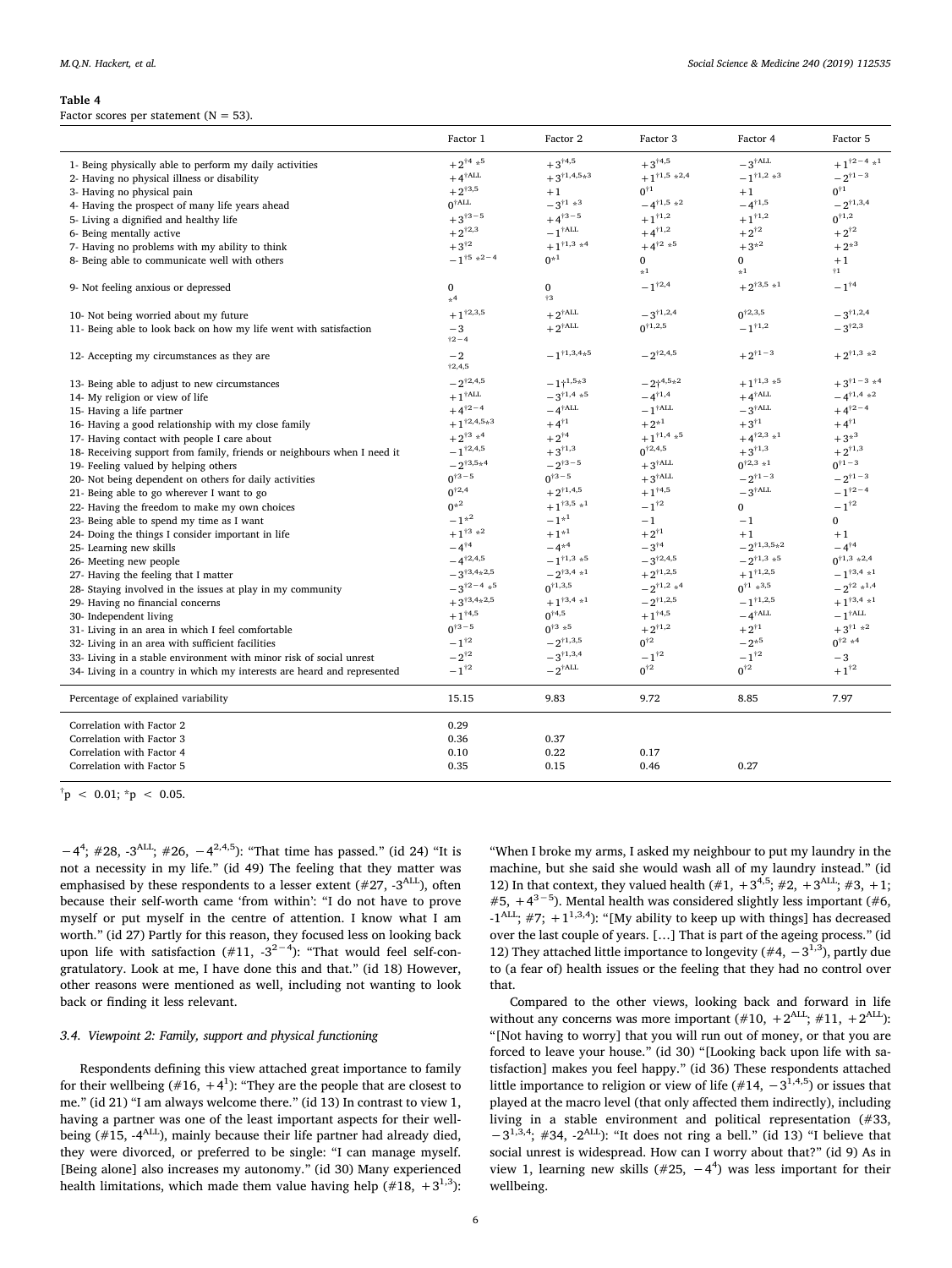#### *3.5. Viewpoint 3: Autonomy, mental health and helping others*

Respondents defining this view stressed the importance of autonomy to their wellbeing (#20,  $+3$ <sup>ALL</sup>). Many did not want to rely on others for help: "[I want] to be in control and decide for myself what is right." (id 5) Also, people feared not having help: "[If you are not able to do things yourself] what will you do then?" (id 6) Some discussed autonomy to be well: "You have to energise yourself and keep going." (id 25) Mental health was necessary for exercising autonomy (#1,  $+3^{4,5}$ ; #6,  $+4^{1,2}$ ; #7,  $+4^{2,5}$ ): "[Being mentally active means] that I can still do a lot myself." (id 23) Mental health was generally considered more important to wellbeing than physical health (#2,  $+1^{ALL}$ , #3, 0<sup>1</sup>): "If you have a physical disability, your mental health will help you cope with that." (id 32). "Physical pain can often be treated to greater extent. Also, there are many assistive devices." (id 19) Like longevity (#4,  $-4^{1,2,5}$ ), not feeling anxious or depressed (#9,  $-1^{2,4}$ ) was considered less important: "I think health is more important. Not feeling anxious or depressed could be a part of that, but I am not [anxious or depressed]." (id 6) "I am not very afraid of that." (id 7).

These respondents valued helping others  $(\#19, +3^{ALL})$ , mainly because of their taste for it, and previous experience: "I have always helped other people. […] I did not only do that for them, but also for my sense of self-worth. Because I enjoy it, but also because it is sometimes a societal obligation." (id 6) Being able to think about the future without any concerns was believed to be less relevant (#10,  $-3^{1,2,4}$ ), as well as religion or view of life (#14,  $-4^{1,4}$ ): "I no longer believe in a God. […] My view of life is represented [in other statements]." (id 32) "I do believe, but I am not part of any religious community." (id 7) As in previous views, learning new skills (#25,  $-3<sup>4</sup>$ ) and meeting new people (#26,  $-3^{2,4,5}$ ) were of little importance to their wellbeing.

#### *3.6. Viewpoint 4: Social contacts, support, mental health and religion*

Respondents defining this view valued contact with others in general, including contact with family  $(\#16, +3^1; \#17, +4^{1-3})$ . As in view 2, they also valued their social contacts as a potential source for receiving help (#18,  $+3^{1,3}$ ), if needed. Also, as in view 2, having a partner  $(*15, -3<sup>ALL</sup>)$  was considered to be of little importance for their wellbeing. Respondents defining this view placed lower importance on longevity (#4, -4<sup>1,5</sup>), physical health (#1, -3<sup>ALL</sup>; #2, -1<sup>1-3</sup>; #21,  $-3$ <sup>ALL</sup>) and independence (#30,  $-4$ <sup>ALL</sup>), as these aspects were generally accepted to deteriorate as part of their ageing process: "[Living independently] has passed." (id 39) In contrast, mental health was valued highly  $(\#7, +3^2)$ ; in becoming physically frail, this aspect of health became much more important: "At this age, you cannot do anything because of your limited physical condition. However, mentally you can do so much." (id 40) Religion (#14,  $+4$ <sup>ALL</sup>) was very important for them, also as a coping mechanism: "I get my strength from [religion]. [...] All my life, through all periods, I got much help from that." (id 40).

# *3.7. Viewpoint 5: A life partner, social contacts, living environment and adaptation*

Respondents defining this view prioritised having a partner (#15, +4<sup>2−4</sup>): "We have been together for 60 years, raising the kids" (id 47). In line with view 2 and 4, they valued contact with others in general, including contact with family  $(\#16, +4^1; \#17, +3^3; \#18, +2^{1,3})$ . These respondents stressed the importance of feeling comfortable in the living environment (#31, +3<sup>1,2</sup>) and, also, adaptation (#12, +2<sup>1-3</sup>; #13,  $+3$ <sup>ALL</sup>): "I have to accept [my health]. It is what it is." (id 46) Adaptation was also mentioned across their life course: "My whole life, I had to [take life as it comes]. When I was eleven, the war started. […] When the war ended, everything was gone. […] I also experienced the 1930s. […] That was horrible as well, with the unemployment and all things related to it." (id 47) In this context, these respondents focused

less on concerns about the future (#10,  $-3^{1,2,4}$ ): "I will adapt [to any situation]." (id 17) "I do not have any concerns about the future, since my time here is up." (id 47) Also, looking back on their life was considered less important (#11,  $-3^{2,3}$ ): "I do not think it is that important, because those years have passed." (id 17) As in other views, religion (#14,  $-4^{1,2,4}$ ), learning new skills (#25,  $-4^4$ ) and living in a stable environment (#33, -3) were also considered to be of little importance to their wellbeing.

# **4. Discussion and conclusions**

# *4.1. Main findings*

This study revealed five shared views on what constitutes wellbeing among people aged 65 and older in the Netherlands. The first view focused on health, financial security and having a life partner as requirements to pursue all things that contributed to their wellbeing. The second view focused on physical functioning and having a social network, especially contact with family, and the possibility to receive support when needed. The third view emphasised the importance of autonomy and helping others, and mental health as a means to this end. The fourth view emphasised mental wellbeing, religion and a support network to help them cope with their physical frailty. Finally, the fifth view emphasised the social network as well, with an emphasis on having a life partner and a comfortable living environment, and being able to adapt oneself.

### *4.2. Comparability with previous studies*

The ranking exercise revealed that longevity did not seem to be of great importance to older people's wellbeing, whereas opinion statements related to good health were prioritised in four out of five views. The only exception was related to the fifth view, presumably because the respondents defining this view often had health issues which may have caused them to focus on other aspects to remain well. These findings support previous research that health is frequently mentioned when older people define wellbeing [\(Bowling, 2006;](#page-8-15) [Douma et al., 2017](#page-8-16); [Wilhelmson et al., 2005\)](#page-8-7). More importantly, physical health is explicitly mentioned in the first and second view and even deemed more important than mental health in the latter. All views prioritised statements related to social contacts, this variably referring to a life partner, family or friends, which is in line with previous research that reported this aspect to be at least as important as health to older people's wellbeing ([Douma](#page-8-16) [et al., 2017](#page-8-16); [Farquhar, 1995;](#page-8-14) [Wilhelmson et al., 2005](#page-8-7)). As illustrated by exemplars, developing new activities, including learning new skills, staying involved in community issues and meeting new people were placed in the middle or the left side of the sorting grid in all views. The same goes for diverse statements about environment, including having sufficient facilities nearby and living in a stable environment. Being in control of your time was not deemed important, as many felt that it was normal not to have this due to for instance, work and family obligations.

Notwithstanding the shared importance of health and social contacts, the five views did not correlate strongly with each other, partly because they focused on different statements within these domains, indicating (subtle) differences in importance of aspects within those domains. Consequently, no consensus statements were identified across the five factors. In addition, all factors had characterising statements in unique domains. To illustrate this, financial security, religion and living environment were only valued in the first, fourth and fifth view, respectively, which is in line with previous research showing that these aspects were less frequently mentioned ([Jopp et al., 2015](#page-8-17); [Wilhelmson](#page-8-7) [et al., 2005\)](#page-8-7). Mixed results were derived regarding the importance of autonomy, as mentioned in the third view ([Grewal et al., 2006](#page-8-10); [Jopp](#page-8-17) [et al., 2015\)](#page-8-17). Adaptation was only emphasised in the fifth view, and to a lesser extent in the fourth view, whereas it was one of the main pillars of wellbeing in previous research ([Jopp et al., 2015](#page-8-17)).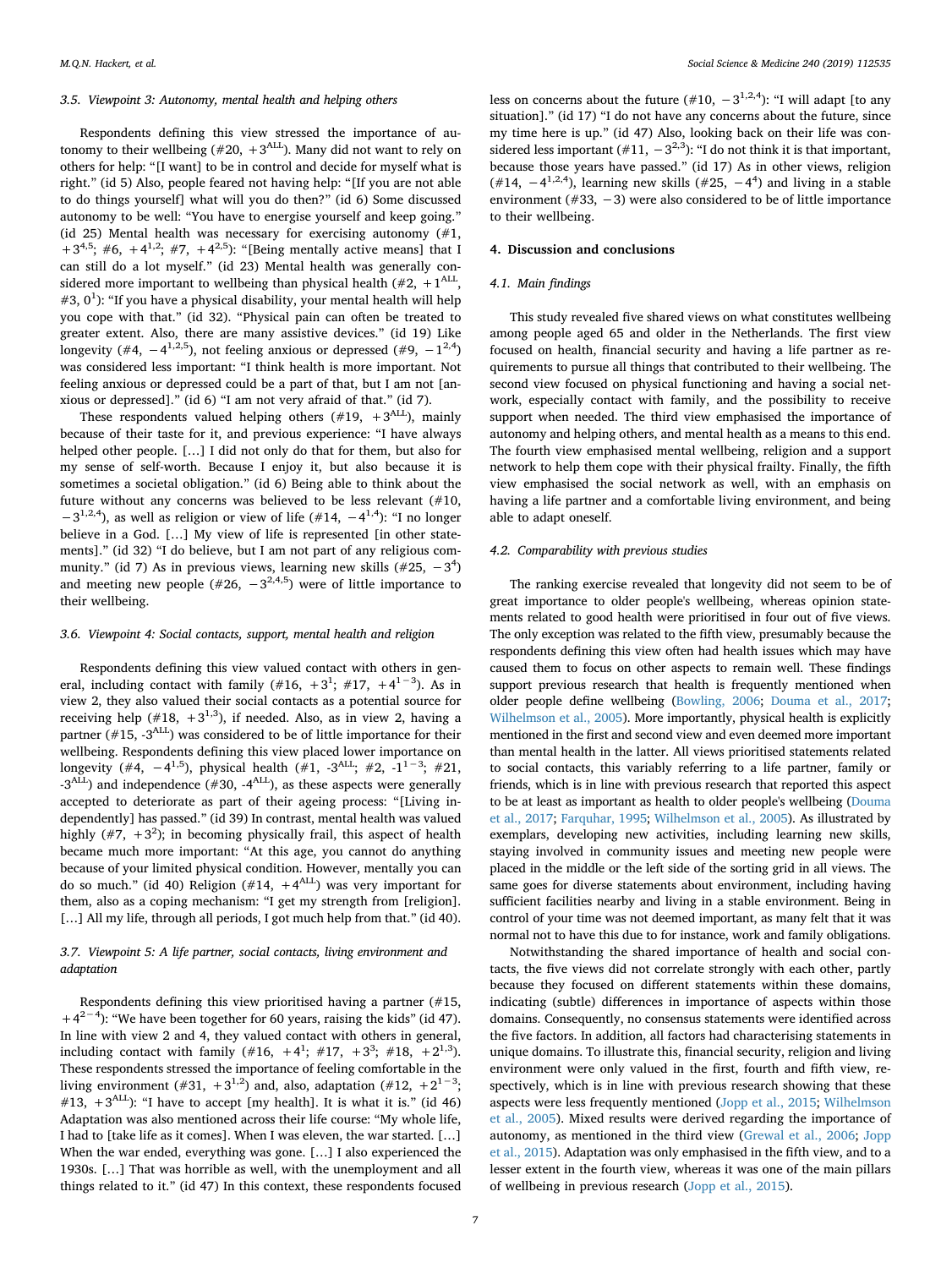#### *4.3. Study limitations and strengths*

Some study limitations need to be considered when interpreting the results of this study. Due to the use of a sampling agency, we did not have access to the response rate and socio-demographic characteristics of older people who did not want to participate. We acknowledge that this may limit our insight in possible issues regarding the ranking exercise, selective non-participation, and the coverage of all possible views on wellbeing. We tried to determine respondents' educational level as accurately as possible. However, due to the retrospective, self-reported nature, education was sometimes less evident, especially since a few attended classes after their formative years. Respondents with severe health issues (e.g. visual or hearing impairments) received help with placing the statements on the sorting grid from the interviewer or a family member. Moreover, while we felt it was important to include respondents with different cultural and ethnic backgrounds, it proved hard to find Turkish and Moroccan respondents who mastered the Dutch language sufficiently. Consequently, these respondents were accompanied by either a close family member or a translator during the interview. Due to financial constraints, we were not able to translate the study materials a priori. The language barrier may have hampered respondents understanding of the statement set, but we found no indication for this as respondents provided coherent explanations of their rankings. The occasional presence of family members may have influenced respondents' placement of the social contact statements. However, at least in the Dutch-spoken interviews, we again found no evidence for this.

Notwithstanding these limitations, we did succeed in including these harder-to-reach people that are often left out of this type of research. Even though some received help in the process, the lower educated and non-western older people were satisfactorily able to perform the ranking exercise. Therefore, we believe that the five distinct views on wellbeing presented in this paper sufficiently capture the broad diversity in views on what is important to the wellbeing of people aged 65 and older in the Netherlands. The statement set was carefully constructed using diverse studies on what constitutes wellbeing at an older age, considering the possible heterogeneity in views. Each domain of wellbeing was presented at a comparable level of abstraction and detail to limit the influence of our selection on the possibility for respondents to disclose their view. In the pilot study respondents were explicitly asked if any essential aspects of wellbeing were left out of the statement set, and in the main study respondents were given the opportunity to reflect on the study materials as well. We have no indication that any important aspects were missing. Considering that the development of the statement set was informed by a considerable number of qualitative studies that examined what matters for the wellbeing of older people before (see [Table 1](#page-1-1)), we sought no further validation for the completeness of the statement set (e.g. through indepth interviews) after this pilot. We do emphasise that different choices could have been made in the selection of statements. However, whether a different statement set representing the same life aspects would be likely to expose substantially different views is unclear.

As a robustness check, we explored the implications for our findings of selecting a four- or six-factor solution. In the four-factor solution, aspects like not being dependent, feeling valued by helping others, and adjusting to new circumstances, which are now highlighted in factor 3 and 5, no longer emerged as important for wellbeing among older people. As these aspects were identified as relevant during the interviews, we considered it important to retain them (and, hence, opted for the five-factor solution). The six-factor solution did not identify a new view on wellbeing, and also no shared view among the negative loaders in the current factors emerged (hence, the six-factor solution was not considered an improvement).

#### *4.4. Research and policy recommendations*

This study did not investigate the prevalence of the five views

among older people in the Netherlands, since Q-methodology does not intend to do so. Both for the further development of relevant and sensitive wellbeing measures, as well as for the development of wellbeing improving care services, more knowledge on the percentage of older people holding each view may be useful. This can be done using one of many techniques available to connect Q-methodology to survey research (e.g. [Baker et al., 2010\)](#page-8-33). In such studies, it may also be interesting to examine the relation of views on wellbeing with socio-demographic characteristics of people, and their opinion with respect to specific choices in care for older people, as faced by policy makers. Moreover, while we purposively sampled respondents using a carefully designed sampling frame, it remains hard to ensure that all different viewpoints on wellbeing in old age have been identified here. Such a study could thus indicate that certain views have been missed in the current study, for example if sizeable proportions of the population would not associate themselves with any of the five views presented here. At the same time, such a study may probably point out how the sampling frame could be improved to uncover those views in a similar study as the present one.

As indicated by [Bulamu et al. \(2015\)](#page-8-3) and [Makai et al. \(2014\)](#page-8-2), the ASCOT [\(Netten et al., 2012\)](#page-8-8) and ICECAP-O ([Coast et al., 2008;](#page-8-9) [Grewal](#page-8-10) [et al., 2006](#page-8-10)) may be used in economic evaluations to assess the broader wellbeing effects of interventions, to promote effective and efficient care services for older people. In line with our study outcomes, both measures stress the importance of social relations through one item. Only the ICECAP-O includes an item related to security, which may capture aspects of importance to specific groups of older people, including financial security, having social support and coping and adaptation mechanisms through for instance, religion. Both measures have an item about control, which is linked to autonomy in the third view we identified. Both also have an item related to role and occupation which may cover the aspect of being of value to others. The ASCOT and ICECAP-O lack direct measures of health, and may not adequately cover physical health [\(Davis et al., 2013;](#page-8-24) [Hackert et al., 2017](#page-8-21), [2019;](#page-8-22) [Van](#page-8-23) [Leeuwen et al., 2015\)](#page-8-23). The current study emphasises that health is a very important determinant of wellbeing among older people in four out of five views reported here. We note that the ASCOT, unlike the ICECAP-O, was originally intended to be used alongside a health measure like the EQ-5D. Whether using the ASCOT or the ICECAP-O in combination with the EQ-5D in evaluative studies can be a solution to overcome this omission, remains to be seen as it may risk doublecounting of elements like mental health, and would require appropriate weighting of both measures relative to each other. Therefore, the possibility to extend wellbeing measurement to include health next to all other aspects considered important by older people for their wellbeing, should be explored further.

Concluding, this study has highlighted the heterogeneity in views of older people in the Netherlands on what constitutes wellbeing. Ideally, instruments used to measure and value wellbeing of older people, also in the context of economic evaluations, comprise the variety of relevant domains portrayed by these wellbeing views, as this would allow older people adhering to any wellbeing view to meaningfully express their wellbeing with the instrument. Whether existing instruments, like the ASCOT and ICECAP-O, fully capture all these domains needs to be investigated further. In that context, it is for instance important to emphasise that (physical) health is important in most views, while this may not be sufficiently covered in current instruments ([Davis et al.,](#page-8-24) [2013;](#page-8-24) [Hackert et al., 2017](#page-8-21), [2019;](#page-8-22) [Van Leeuwen et al., 2015](#page-8-23)). Moreover, finances and living environment seemed to be important as well; however, they are often not included in current instruments ([Bulamu](#page-8-3) [et al., 2015](#page-8-3); [Makai et al., 2014](#page-8-2)) or their impact is measured indirectly ([Grewal et al., 2006\)](#page-8-10). Hence, further validation of existing instruments in different contexts remains important. In addition, any initiatives for developing alternative measures are advised to capture the plurality in what is important for older people to their wellbeing, as portrayed in this study.